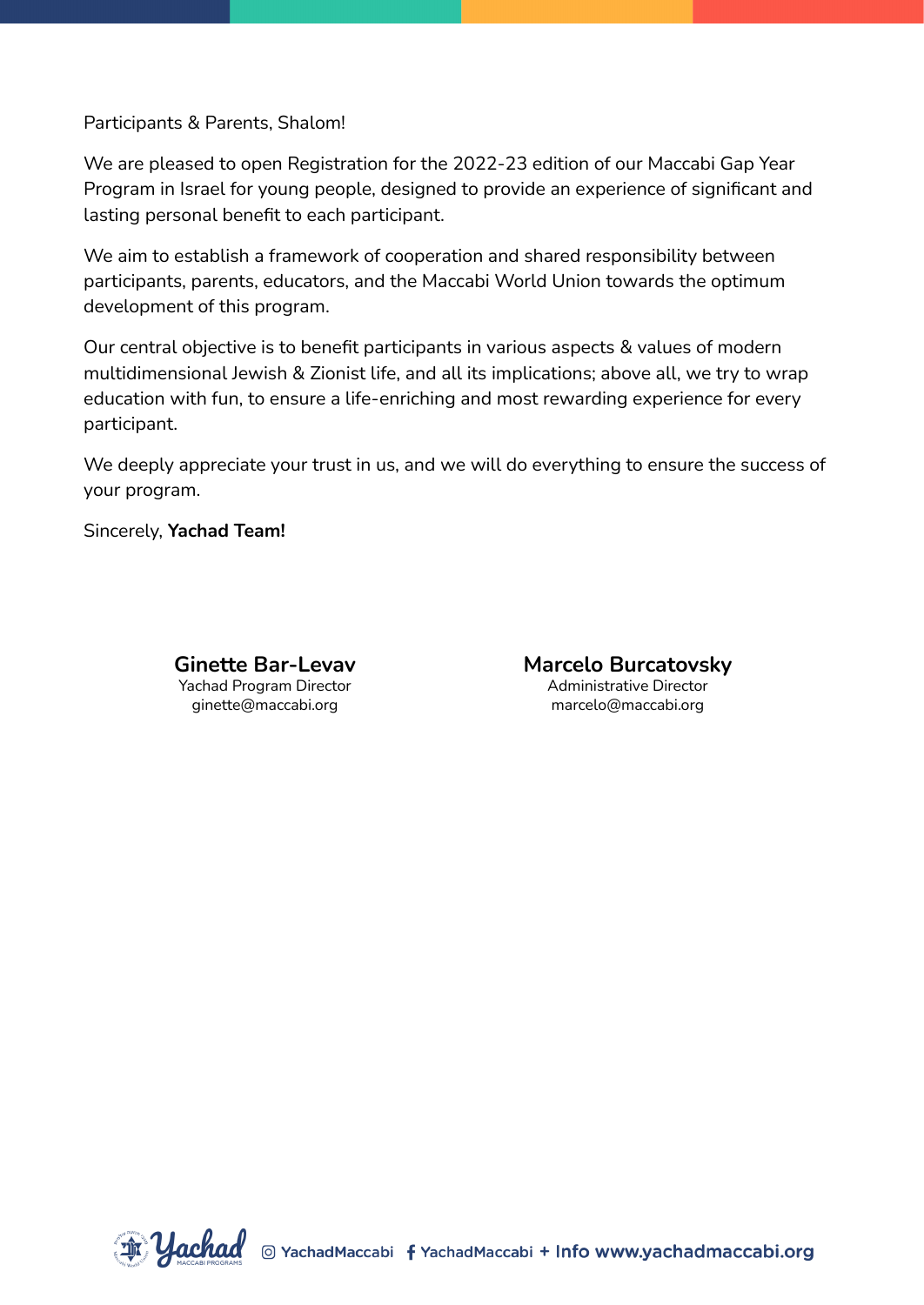#### **The Staff and their responsibilities:**

The Shnat Tzevet -which is a part of the Israel Programs Department for Maccabi World Union- will be lead by **Analia Grauer** - Department Deputy Director, **Batya Goldaper -** Program Director (coordination of educational content and programs logistics), **Marcelo Burcatovsky** (coordination of all administration and Masa-related issues).

Mrs. **Ginette Bar-Levav** will be in charge of the program as a whole. She is the Israel Department Program, and the Latin American Department for Maccabi World Union.

**Batya Goldaper**, will be responsible for the educational area, in charge of the program's content. Additionally, she will be in charge of following up the group's educational and experiential process throughout the chanichims' stay in Israel. Batya will also be in charge of communication with participants' parents.

**The Madrichim** will walk the group through the whole duration of the program. They will be in charge of carrying out social and educational activities. During Marva, they will visit the participants whenever Marva requires (once a week). They will be the closer and daily contact the chanichim will have.

| *according to Israel's regulation at the time |
|-----------------------------------------------|
| 01 - 04 September                             |
| 04 September - 15 December                    |
| 15 December - 26 December                     |
| 26 December - 08 January                      |
| 08 January - 09 March                         |
| 09 March - 16 April                           |
| 16 April - 8 June                             |
| 08 June - 11 June                             |
|                                               |

# **MACCABI GAP YEAR SCHEDULE .**

*(\*) Dates can change in order to attend to the organization's team needs.*

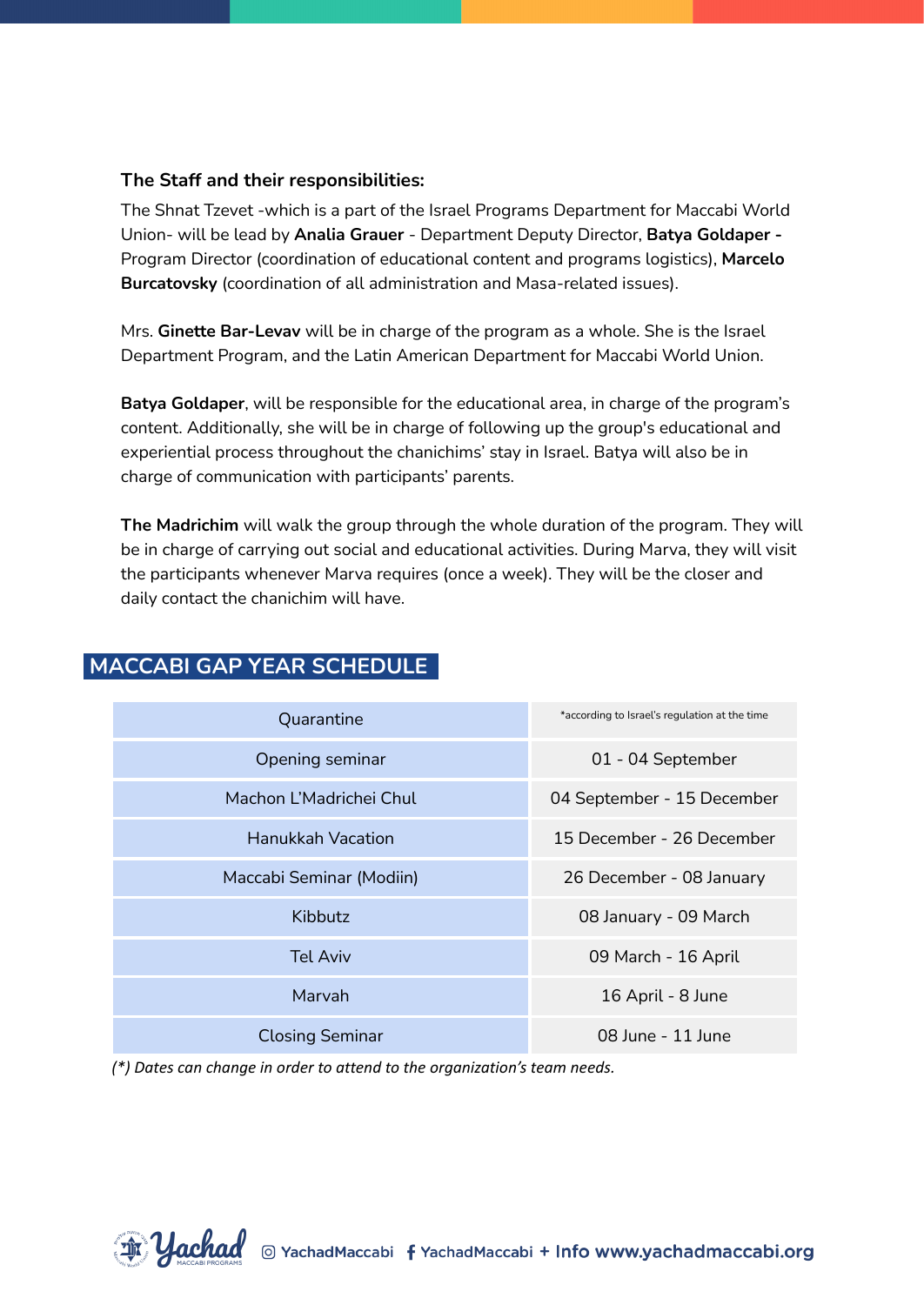### **GENERAL INFORMATION .**

*Clear explanations of all aspects relevant to your program, registration, documentation process, scholarships, payments, regulations, and internal policies.*

#### 1. Program:

Your Gap Year program consists of various stages, each with its own characteristics. Your program includes Medical insurance throughout your stay; likewise, all meals (including some program stages when you are given money on a weekly basis to buy your own food), accommodation, transport, activities, monitoring & supervision by our Program Director, and Coordinators and Counsellors assigned to your Program.

2. Stages:

### **Opening Seminar**

While they're really *kef! (fun!),* all opening seminar activities are mandatory, of utmost importance to you. You meet, socialize and get to know everyone involved, your fellow participants, coordinators, and counselors. Together, you review the rules of your program, its code of conduct, your personal goals, and what is expected of you during each stage of your program.

#### **Machon Le Madrichim**

Based at Kiryat Moriah in Jerusalem, the famous Machon course has trained counselors & young educators from all over the world since the 1940s. Innovative pedagogical techniques convey knowledge & content of Israeli sociology, actuarial, Middle East conflicts, and many other subjects, along with practical exercises to develop your leadership, public speaking, and project planning skills & abilities. Your group travels on many guided study tours & excursions all over Israel, all related to aspects of your course, accompanied & led by the professional teachers of your course. Through this stage, participants will also participate in a Macabiut Seminar in which aspects related to the objectives, values, and identity of our Movement will be discussed. Also, at this stage, they will volunteer work in some Israeli NGOs, which will allow them to live closely immersed in Israeli society.

### **Kibbutz Experience**

Throughout history, the kibbutz has undergone changes that make it different in many of its characteristics from the kibbutz of the 1950s and 1960s, but the essence and idea of living in a community remain the driving force. of its decisions. Participants will work in all its various sections, such as dining room, stable, agricultural activities, gardening, kindergartens, etc.

Throughout this period there will be weekly meetings with professionals and educators based on leadership, Israeli news, and Jewish identity.

A Madrich and a Coordinator will accompany the stay of the participants in the kibbutz, who will help and guide them based on their needs.

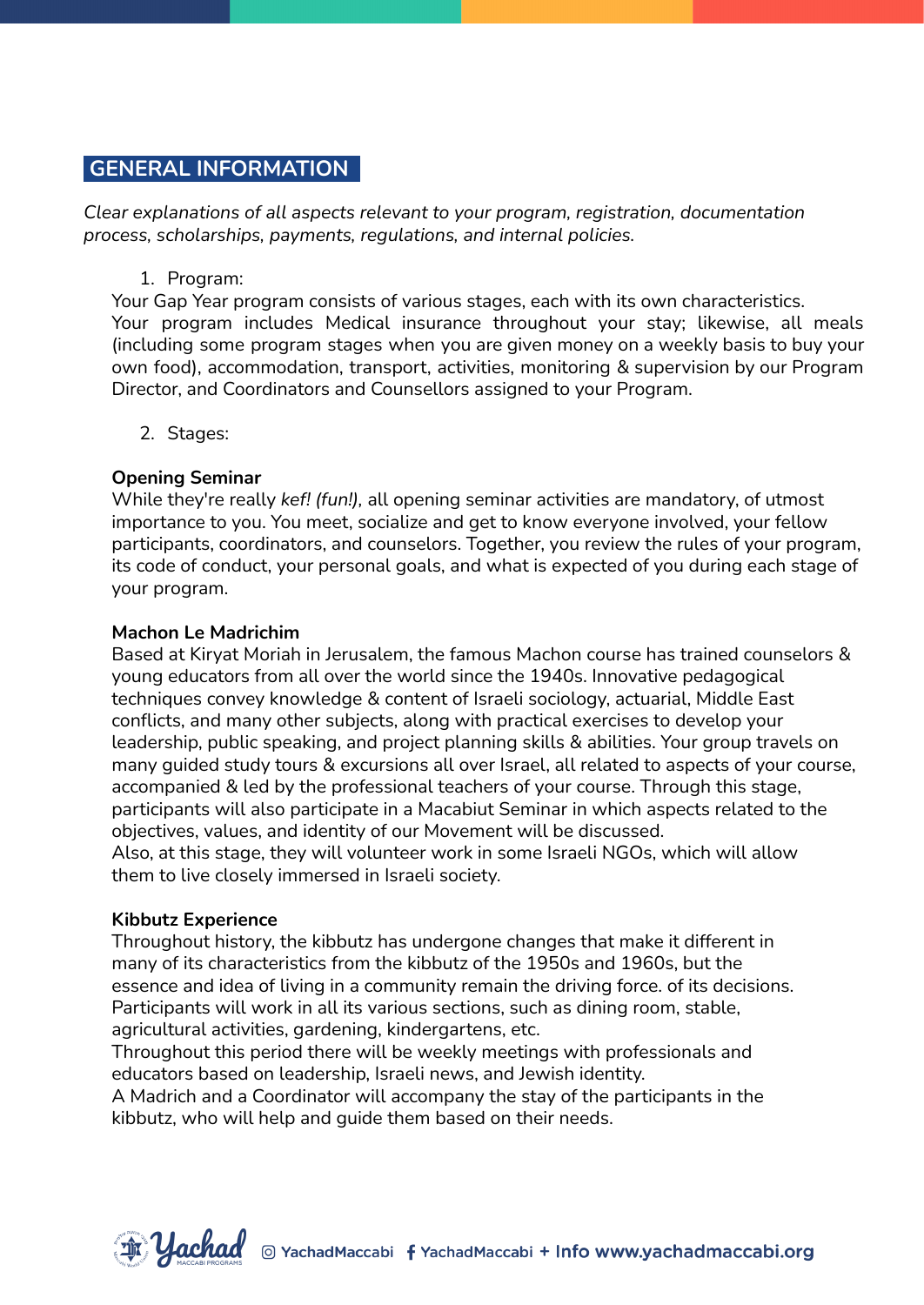### **Tel Aviv**

Your MDA course is a wonderful opportunity to live in modern Israel's most exciting metropolitan environment, the place every young person wants to experience. You share a Tel Aviv apartment with your flatmates and you are responsible for cleaning, laundry, cooking, and all your other domestic arrangements; you will be given a weekly allowance to cover these expenses. Apartment rentals in Central Tel Aviv are in high demand, so your group will divide into several apartments, but your coordinators will try as much as possible to keep groups of friends together.

#### **Maguen David Adom (MDA)**

*"MADA"* starts with an intensive 60-hour theoretical & practical First Aid course over 10 days, including proficiency tests & graduation exams, followed by actual work as ambulance crew members at MDA stations in cities & localities across the country. If – and only *if* – you pass the tests & exams, you live in a Tel Aviv apartment, receive a weekly allowance for your domestic & living expenses, interact with volunteers from Israel and other countries, and as to what you experience – there is no such thing as routine day on an Israeli ambulance crew. This is a formative & very real experience, genuine volunteering to benefit the people of Israel. Before MADA you're a kid; after MADA you're an adult. At the end, there's a diploma.

#### **Marvah**

National Service in the Israel Defense Forces is a basic rite-of-passage for young Israelis, forging personality, defining patriotism, and personal identity with the State of Israel. We see this stage of your program – a taste of army life – as very relevant, a fundamental aspect of Israeli life. Accompanied & led 24/7 by a team of commanders, Marvah introduces you to military discipline, a little toughness training, obstacle courses, survival techniques, an automatic rifle, and some study of IDF heritage & its Code of Ethics. You will *never* be exposed to dangerous situations or enter combat zones.

The IDF opens 4 Marvah Courses per year, each with a limited number of participants, and Marvah are solely in charge of admission. Acceptance to Marvah is not automatic but strictly conditioned: Complete your registration on the Internet site; your medical record will be reviewed, and you will be interviewed.

During Marvah, participants have 3 free weekends, and you are free to choose: Stay with relatives, or in Hotels/Hostels, or use a travel-and-maintenance allowance. During those free weekends, MWU is responsible for you.

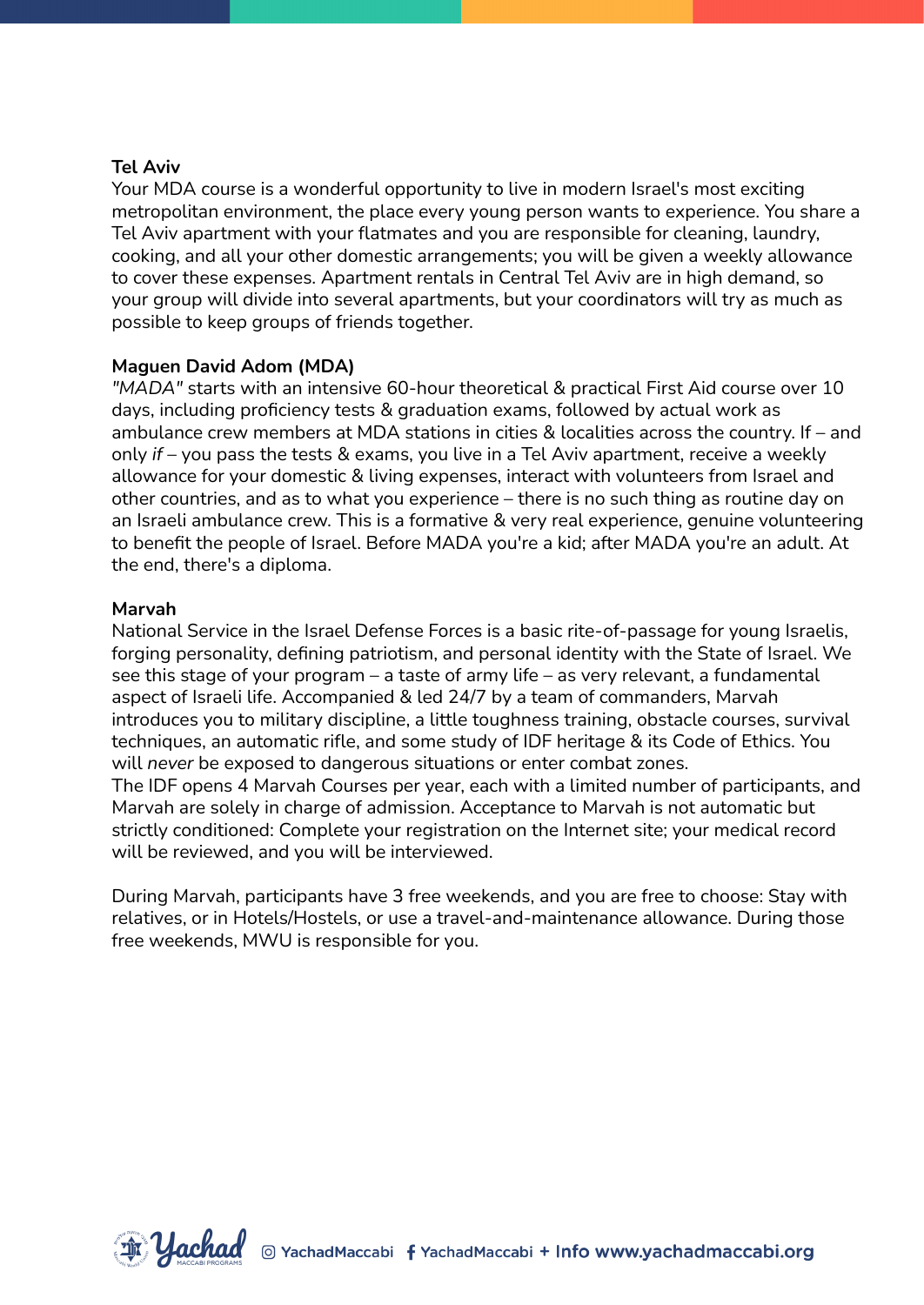### *MASA awards scholarships for programs of at least four (4) months duration*. *MASA awards scholarship amounts at its sole discretion*.

- Any & all personal changes you request in the Gap Year program schedule, before or during your program must be submitted in writing to MASA authorities in Israel.
- The deadline for canceling your participation in any program stage is five (5) weeks before that stage begins; you will be reimbursed 50% of the payment for that stage.
- No reimbursement will be made for cancellation after the 5-week deadline.
- The above refers to a program stage or stages in full; no reimbursement is made for partial or limited participation in any stage.

# **REGISTRATION PROCEDURE .**

Complete the following mandatory steps:

- Read carefully the document and stages.
- Online Application for MASA Scholarship <https://www.masaisrael.org/> and click on "Apply Now"
- Apply to Maccabi Gap Year Program [Register](https://israelexperience.secure.force.com/REG_SelectExperience?exptype=Shnat%20Macabi&lang=en) here Choose: Maccabi gap year 2022-23
- Marvah (Online) [Register](https://israelexperience.secure.force.com/REG_SelectExperience?exptype=Marva%20-%20Movements%20and%20Programs&lang=en) here
- All participants must have a program participation psychology approval before

arriving in Israel, the participant chooses a psychology specialist

- VISA application
- Payment of the program

### **IMPORTANT:**

- Carefully read detailed stage-by-stage information on each module, payment, exchange and return policies, and the list of personal items necessary for participation in the program.
- You must process the Multiple Entry VISA A-2, valid until the Program's concluding date. Prepare your Passport & any required Documentation in advance, especially regarding special categories, *e.g.* child of Israeli citizens/ Israeli nationality, etc.
- You must deposit NIS700 upon entering the program in Israel; this will be held by Program Management as a guarantee against damages to any facility where you are accommodated. If no damage occurs, your total deposit will be refunded at the end of your program.

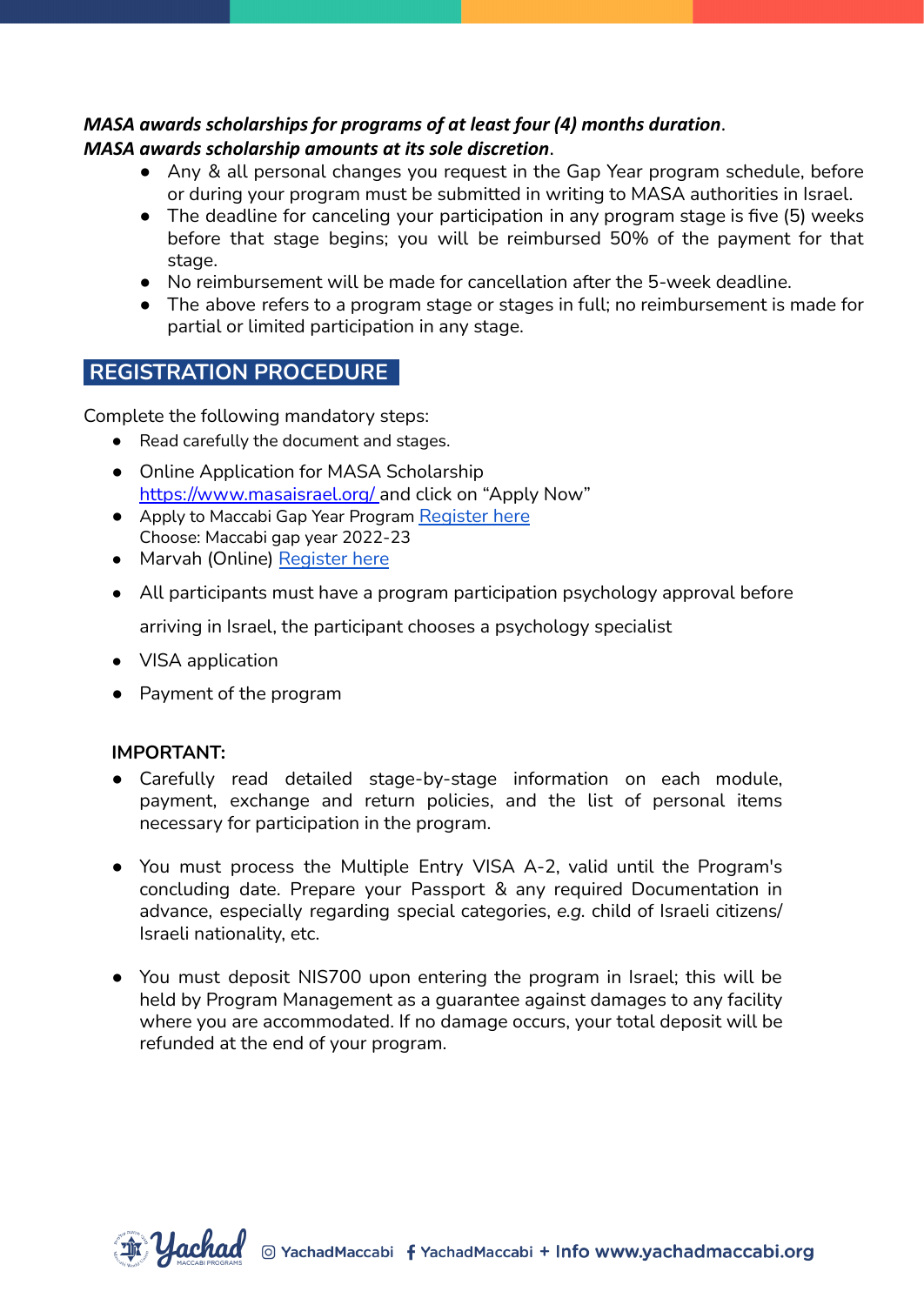### **MASA SCHOLARSHIPS .**

Masa is the Israeli institution awarding financial subsidies based on socioeconomic factors to participants in approved study programs. Besides facilitating contact, sending documentation & adjusting applications, MWU Maccabi World Union has no input into applying for scholarships or decision-making processes.

Masa grants scholarships only to:

- Jewish applicants, 18 years old at the time of the program, or turning 18 during the program;
- Applicants who never previously received a Masa scholarship;
- Applicants who were not resident in Israel during the preceding 4 years;

*Please Note:* Masa scholarship amounts vary according to participants' country of residence.

● On the MASA page: Find the Maccabi Gap Year 2022-23 session. Complete your application to Masa with exact program dates, *i.e. dates of your participation* in the program*, NOT* dates of your arrival in & departure from Israel.

Masa scholarship grants are based on these dates. If you complete these dates incorrectly, you will have to pay or reimburse the difference between the amount Masa grants you, and how much Masa should have granted in accordance with the actual dates of your participation.

# **VISA .**

Tourist Visas grant a stay of no more than 90 days in Israel.

Maccabi Gap Year 2022-23 participants are not categorized as tourists: Apply for a Student VISA (A-2)

*Essential:* Process the Visa in your country of origin

You need the following:

- Israeli Consulate Documentation (Deliver to Maccabi office)
- Two passport photographs 5x5cm (2x2 inch)
- Certificate of Jewishness (Processed in local Jewish Community offices)
- Letter of parental responsibility
- Letter of participation in Maccabi Gap Year (From Maccabi office)
- Passport valid for at least six (6) months *after* your expected departure from Israel

If you are an Israeli Citizen, or your parents are Israeli Citizens, it is your responsibility to complete required procedures at the Israeli Embassy or Consulate. *If you do not, serious problems will arise immediately upon your arrival at Ben Gurion Airport.*

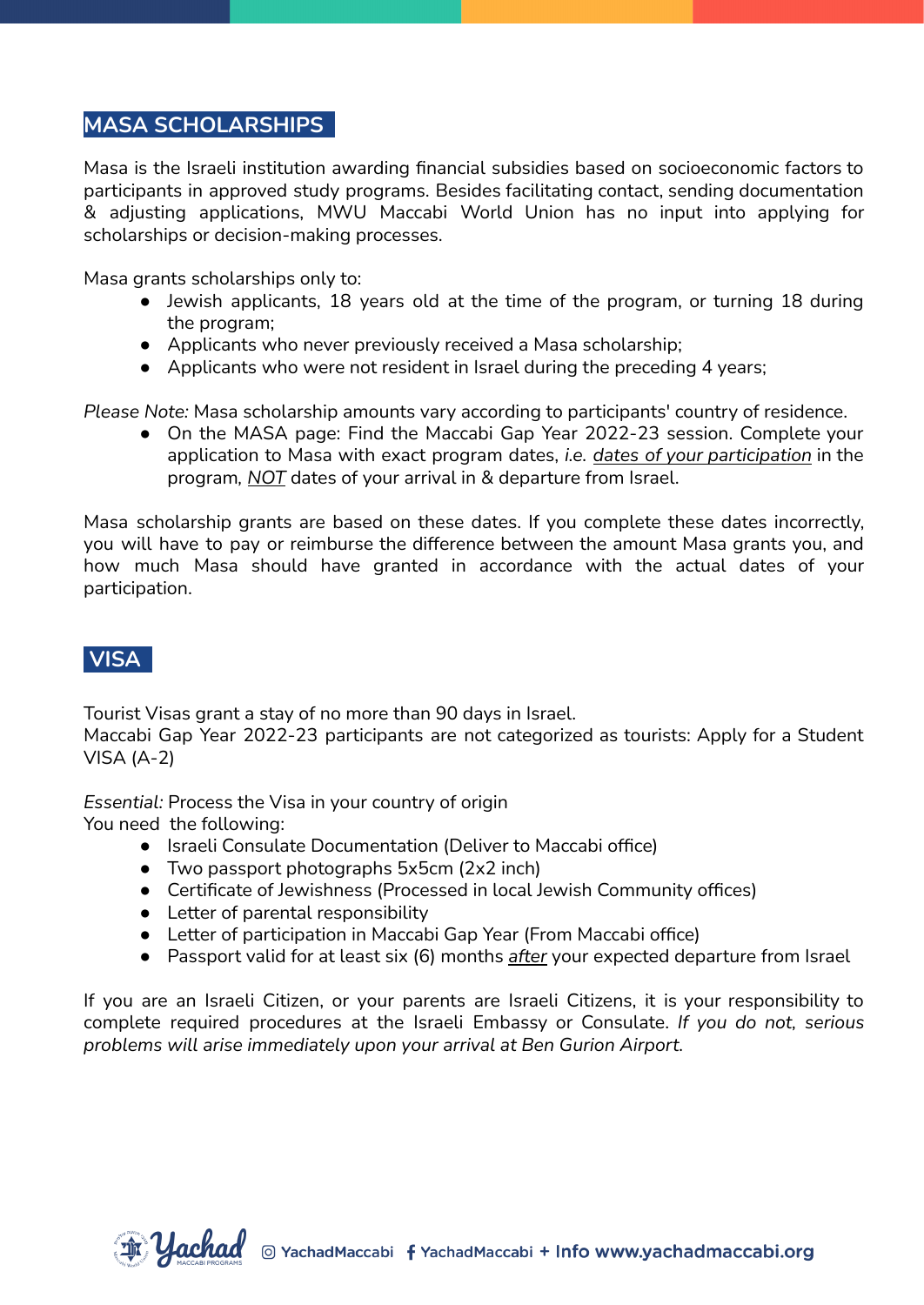### **Cost:**

**\$18,000 USD Airfare is not included.**

### **Terms and Conditions**

Payments must be done directly to Maccabi World Union by bank transfer or credit card.

Payment by Credit Card carries a 3% commission (Visa & Mastercard) or 3,5% commission

(American Express).

Bank transfers have a charge of U\$S 30

Installments are allowed.

The program cost must be covered 2 months before its end (June 11th, 2023)

It is possible to combine different payment methods.

At the time of starting the program (September 1st, 2022), at least 50% of the program must have been cancelled.

Two months before the end of the program, the cost of the program must be covered completely.